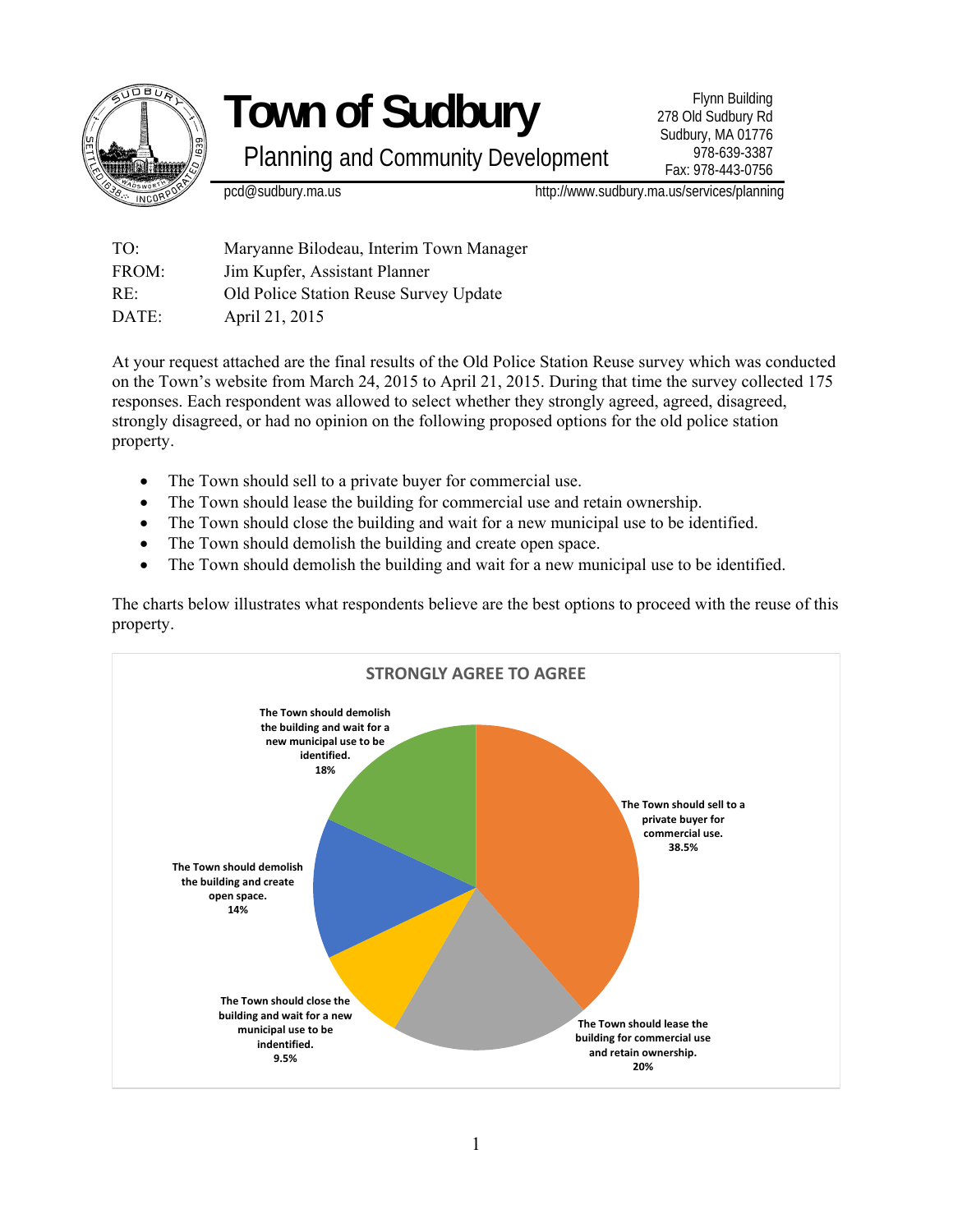

The charts below illustrates what respondents believe is the least attractive option to proceed with the reuse of this property.



The following is a complete list of comments written by respondents:

- 1. Would be nice to have another restaurant or business in the space. Lease to retain the value to taxpayers.
- 2. The town should sell the old police building and use the proceeds to retire some of the debt incurred building the new one.
- 3. It would be really nice for this to be a public building. The last thing we need is more shops on Route 20 (especially because all the tent signs they put up and down the street are an eye sore!)
- 4. We don't need a convenience store. A restaurant would be useful. The roller rink idea is a good one, kids need to be kept active and have somewhere to socialize. The ice rinks at Haskell and Featherland were highly used this year. An ice rink would be great, but maybe expensive. Don't knock it down till you have a plan.
- 5. Pay down new station loan.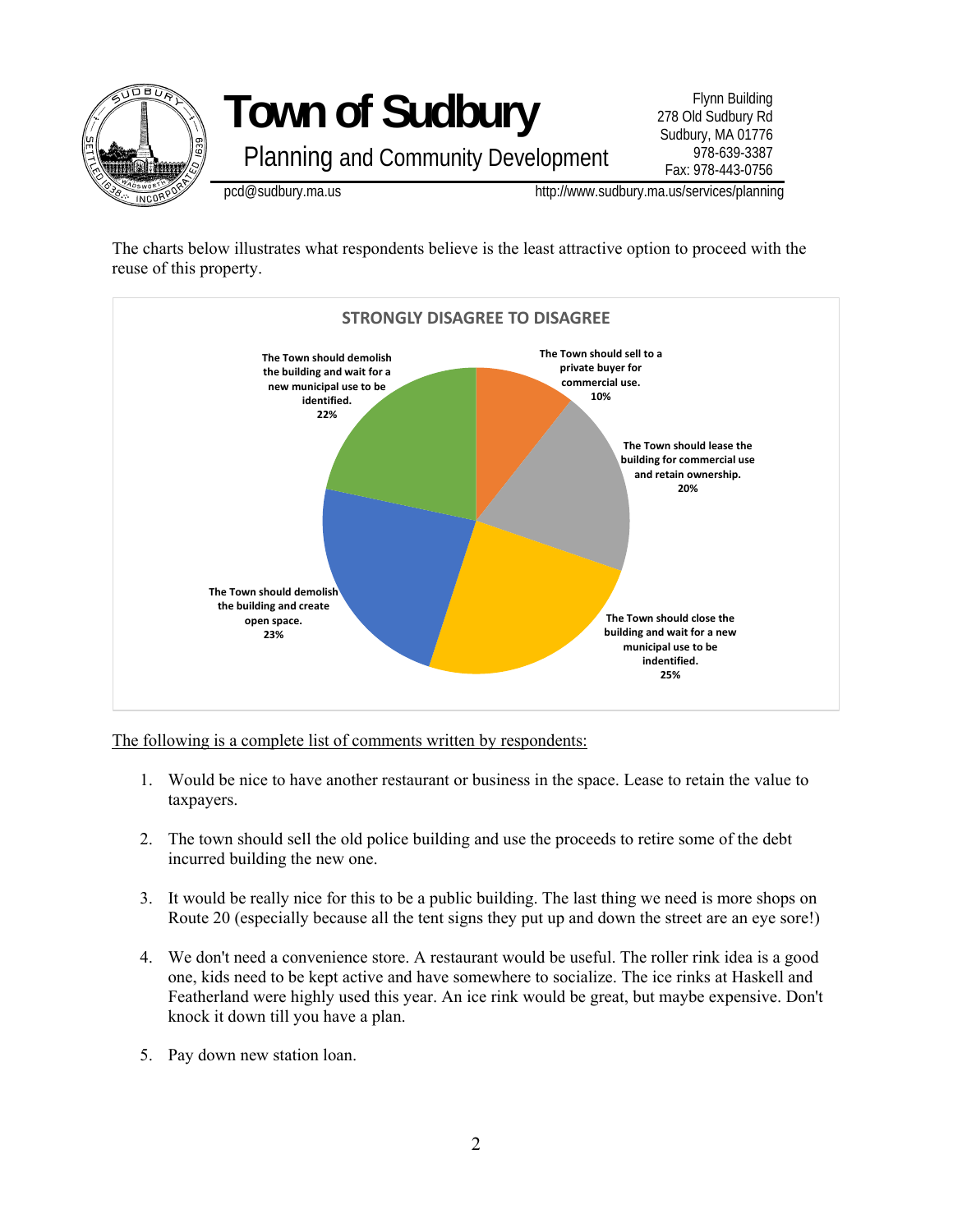

Planning and Community Development

Flynn Building 278 Old Sudbury Rd Sudbury, MA 01776 978-639-3387 Fax: 978-443-0756

pcd@sudbury.ma.us http://www.sudbury.ma.us/services/planning

- 6. It would be nice to have a nice green space to enjoy in that area. Maybe a few picnic tables and benches.
- 7. What would the rent be?? Would the lease be yearly or 'tenant at will'?
- 8. The building should be demolished no matter what. I would love to see something designed for families. Maybe the business association could suggest something to attract that demo to shop locally.
- 9. As a nearby resident to the police station it was discussed during town meetings that the police would have a presence on rt 20. It is disappointing to hear that has changed.
- 10. Pay down new police station loan with sale funds.
- 11. Sell it to a bank.
- 12. A garden with benches would be nice. Maybe with a flag pole and fountain.
- 13. Teen center, senior center, house some town office/department. Historical society headquarters, museum
- 14. I think it is very important for the town to house as many businesses as possible. Please no more banks.
- 15. The small size of the parcel and the location point strongly to selling.
- 16. We need a New York deli. This creates more jobs for students.
- 17. The town should demolish the building and lease the land to a developer.
- 18. The town should sell the building and use the proceeds to reduce debt service of the new police station.
- 19. I would really like to see a roller skating rink, or a playground or some other use as an open, kid friendly space.
- 20. Sudbury could use more restaurants/cafes. The land is probably too small for a movie theatre.
- 21. Sudbury should sell the Old Police Station property to a private developer and use the proceeds to off set the cost of the new Police Station.
- 22. The building is not in a leasable condition without making significant leasehold improvements, which any prospective tenant would require a significant allowance for. The property should be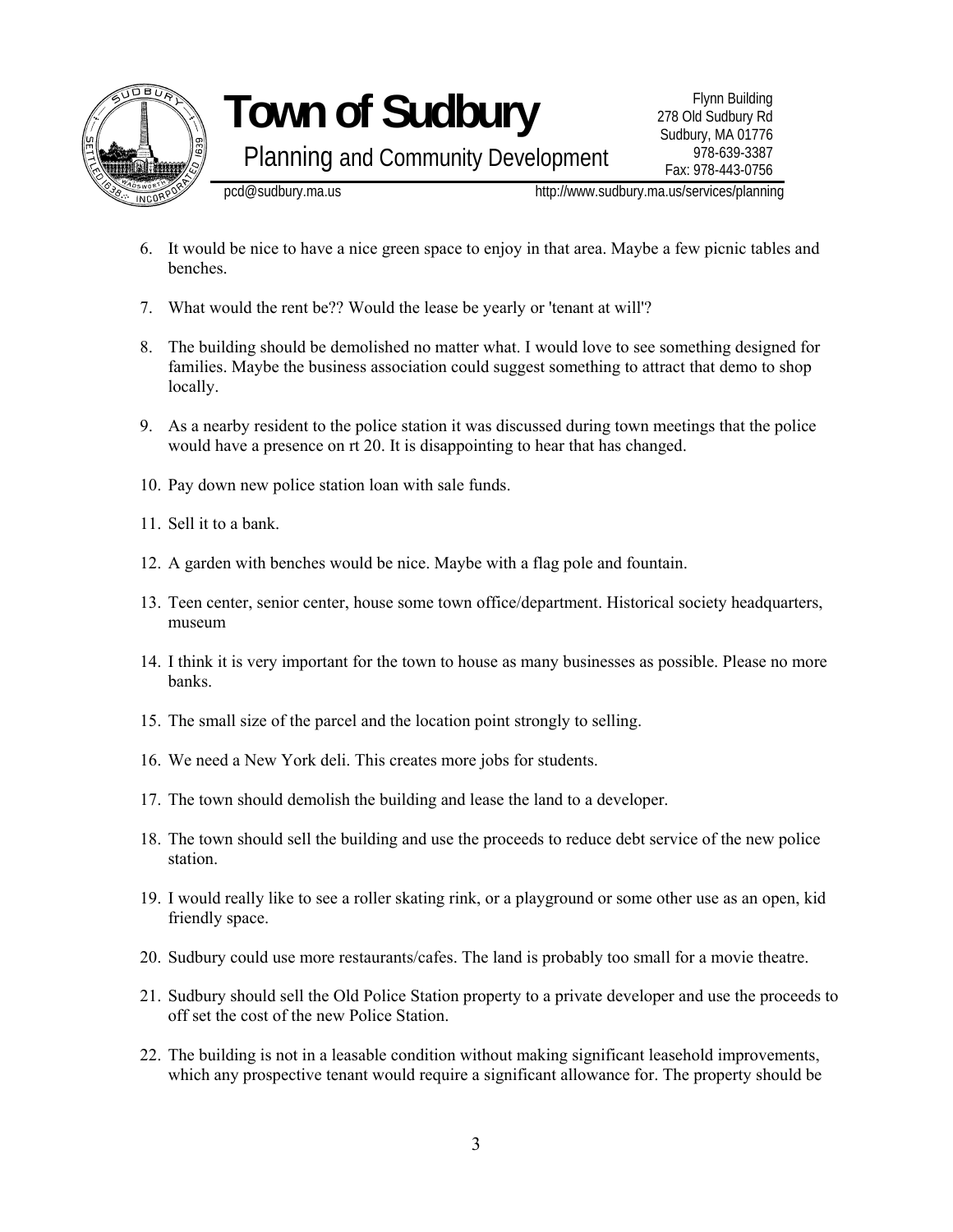

Planning and Community Development

Flynn Building 278 Old Sudbury Rd Sudbury, MA 01776 978-639-3387 Fax: 978-443-0756

pcd@sudbury.ma.us http://www.sudbury.ma.us/services/planning

sold to begin generating property tax and excise tax revenues. Proceeds from the sale should be applied to a capital improvements sinking fund for future use as voted by Town Meeting.

- 23. Tear it down, sod the pavement. Let the site rest. Route 20 is overbuilt as it is. Bury the power lines, too.
- 24. It would be wonderful to potentially have a small park or open space and make that general area more conducive to pedestrian traffic.
- 25. Demolish the building and rebuild a new facility to house the SPS offices!!!
- 26. Sell it to Buddy Dog so they won't have to build by the Wayside Inn.
- 27. Renovate and move k-8 school department or use as historical museum. Whatever the town does, it should not let another bank move into town.
- 28. The town should demolish the building and create a green space/park. We should keep this space green. It would be a breath of fresh air on this part of Route 20 that is clogged with a mishmash of buildings.
- 29. Sell the parcel and use the proceeds to pay down the debt on the new police station.
- 30. If the site could somehow be used to make the portion of Route 20 between Shaw's and Concord Rd feel more like a walkable downtown. That would be my preference. Sudbury deserves a cute, bustling main street like Concord or Lexington.
- 31. The town should not keep the building. Selling the building is ok. There is no open space along the Rte 20 strip, so, let's try that.
- 32. What are the limitations for septic? Any other site limitations?
- 33. Sell it and use \$\$ for town initiatives, Fairbank?
- 34. Mr. Kelly position we need to get rid of this building is short sighted. Sudbury should retain the Land and only consider leasing it after a few years it can't identify a new municipal use. In the meantime if somebody is interested in a short term lease, that should be considered. But at some point the Town may want to have a presence on RT 20 be it for a satellite police station, Town Tourist Information Center, Town Museum, who knows. We should have learned from selling the Horse Pond school and almost selling the Loring school, that once sold, years later those decisions seem very short sighted. Questions call me if questions I'm Ralph Tyler
- 35. I have long believed that the Town does not own enough land to meet likely (or unlikely) property needs. While 0.63 acre won't help much for larger needs, it would be enough for a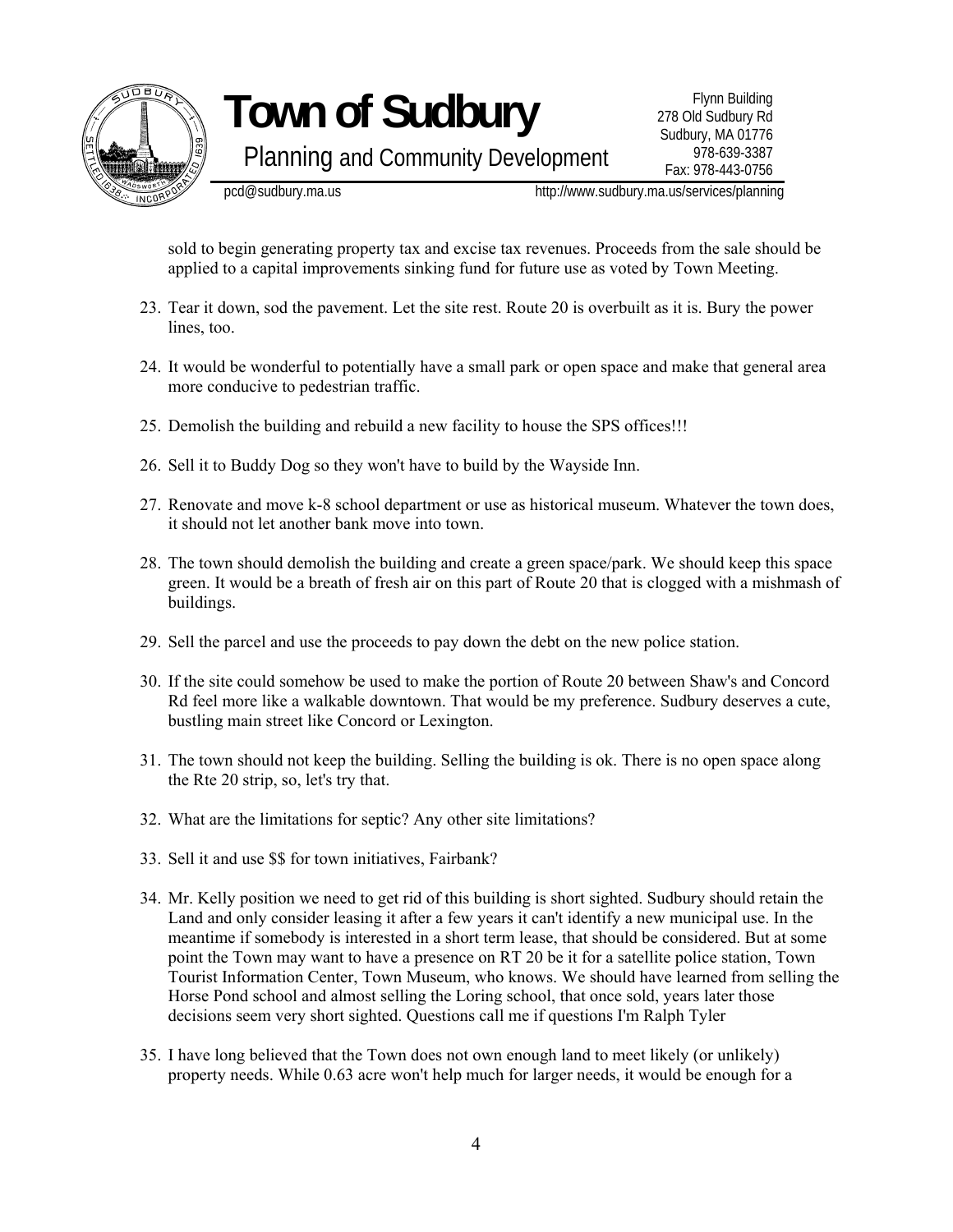

Planning and Community Development

Flynn Building 278 Old Sudbury Rd Sudbury, MA 01776 978-639-3387 Fax: 978-443-0756

pcd@sudbury.ma.us http://www.sudbury.ma.us/services/planning

museum or a small town office (that otherwise would need space in the Parsonage or the Flynn Building or Atkinson).

- 36. The Town should do all it can to encourage commercial use that will add to the tax base.
- 37. Do not sell to a bank. Sudbury needs businesses that bring people together.
- 38. Turn the property into a "downtown" park with benches, picnic tables, etc.
- 39. I recommend tearing it down and planting a few trees and flowers and some picnic tables. It would make a nice sitting area that everyone can enjoy near Sudbury Crossing plaza, as well as beautify a tiny piece of rt 20.
- 40. If a decision to sell the property cannot be made, the building should be torn down so that it may be more attractive for a buyer.
- 41. Prime space on Rt. 20 in the center of our commercial district is more valuable to the town than the assessed value of the land.
- 42. Sell it and figure out a way to direct the money from the sale to pay off the debt on the new station.
- 43. Use the current police station as a satellite station for the business community.
- 44. If the building is in poor condition it seems foolish to keep it and maintain it. Not sure what the town needs are right now, but with the density of the area and space still for lease in the area, we should think about the impact on route 20.
- 45. Please screen the land carefully for a potential buyer that's useful for our residents. Wayland now has a stronghold on shopping/eating in our area. Much of the disposable income from our residents is going to Wayland. Please halt more banks from coming into town!
- 46. Sooner or later it will be obvious that the police will need a station on Route 20, no matter how good the other one is. The town should keep the building and find a use for it until the police realize moving way up north and abandoning the south was a bad move.
- 47. I grew up in Sudbury before it became 'the' place to live. Back when Vana's driving range, First National Stores, and Post Rd. Apothecary were the major draws on Rt. 20. I think it's great that Sudbury has become popular but I also feel it's time to go 'back' to our roots and downsize downtown. We need more green space...not more buildings.
- 48. We don't want another eye sore like #430  $\&$  #428 on the road. There is so much congestion there as well. Commercially having another branch type of business like another bank or pharmacy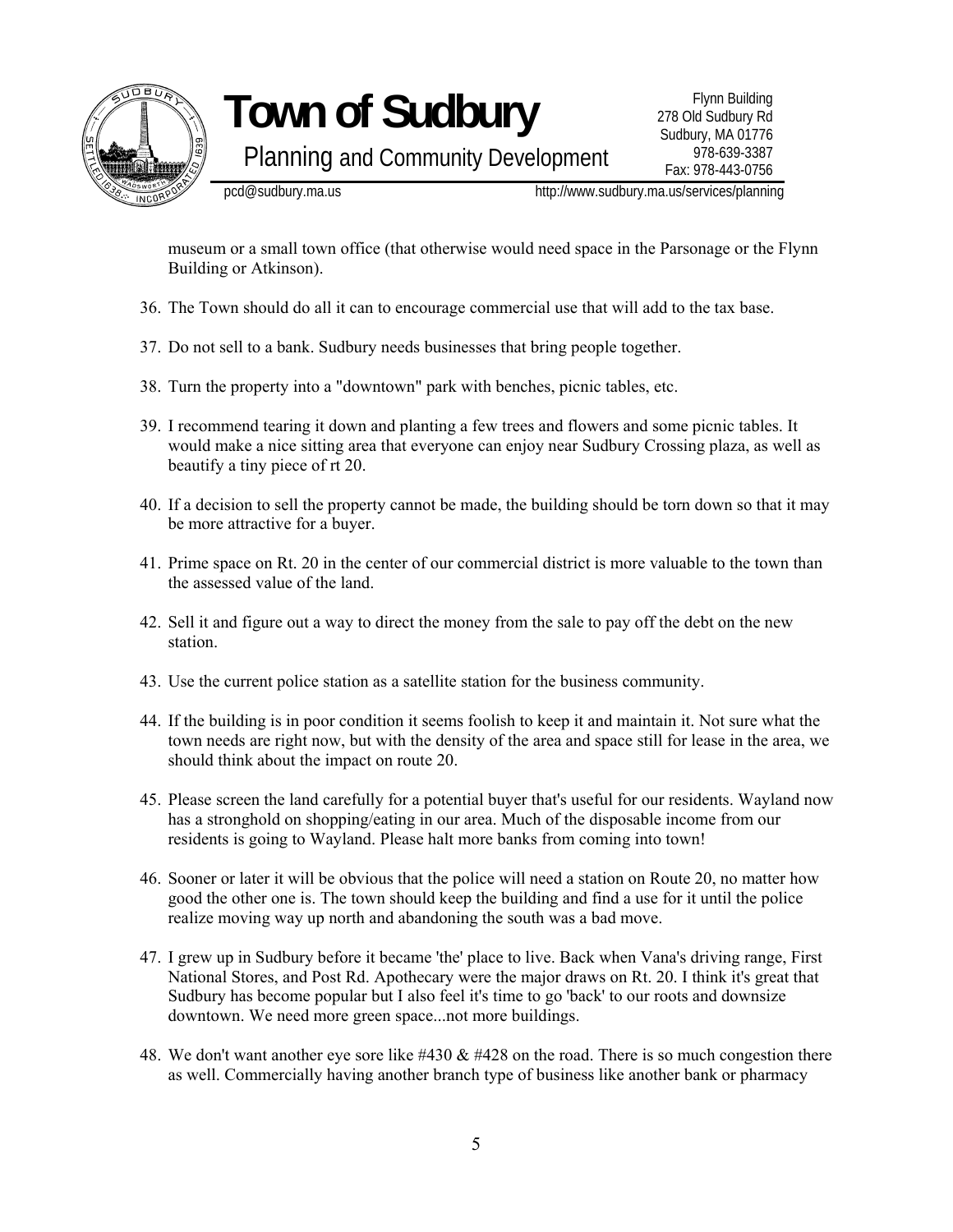

Planning and Community Development

Flynn Building 278 Old Sudbury Rd Sudbury, MA 01776 978-639-3387 Fax: 978-443-0756

pcd@sudbury.ma.us http://www.sudbury.ma.us/services/planning

would be horrible as well. There is also so much concrete everywhere, I think an open space would be nice, with benches and trees.

- 49. Let's keep it, and look for reuse opportunities.
- 50. Rt 20 is very commercially orientated. To put a town/municipal offices at that location would seem out of place.
- 51. There is absolutely no municipal parking in Sudbury. If we are serious about a walkable area on Route 20, we'll need municipal (not commercial) parking, even as Concord, Lexington, Hudson, and other town centers provide. Should we demolish the building and provide municipal parking?
- 52. The town should demolish the building to avoid upkeep and security costs.
- 53. The site is small for stand-alone use, but may be part of an aggregation project.
- 54. By waiting to see if a sewer is constructed the value of the land may increase and a better use identified, especially since parking can be made available at Sudbury Crossing.
- 55. The town has sold and closed schools only to have to reopen.
- 56. We have torn down bldgs when there isn't enough meeting room space.
- 57. It would seem foolish to sell or demolish another building that could have a future use.
- 58. Historically municipalities do a poor job of managing real estate so I would prefer that the town not try to get into the commercial real estate business. Demolishing the structure and temporarily reverting to open space is not an undesirable alternative if the town needs more time to consider possible other municipal uses, although the lot is small and it is difficult to think of any municipal uses that fit the space/location.
- 59. The town should consider inviting bids for a land swap with any interested parties that desire a good commercial location and have local property that might be useful to the town for other purposes, e.g., open space, affordable housing, recreation. One possible idea: a medium sized barn-like structure to house a year round farmers market and artisanal food businesses (breads, pastries, organics, etc.). This might be one exception to the rule that towns shouldn't manage property - it could be turned over to a non-profit to operate, market, and keep rents low.
- 60. Demolish and use for affordable housing. Wait until there is a sewer system if you have to.
- 61. I like the idea of using the space for a bus depot/shelter and small gathering space. The space could have a pull through area for buses/vans for when Sudbury gets a fixed route bus going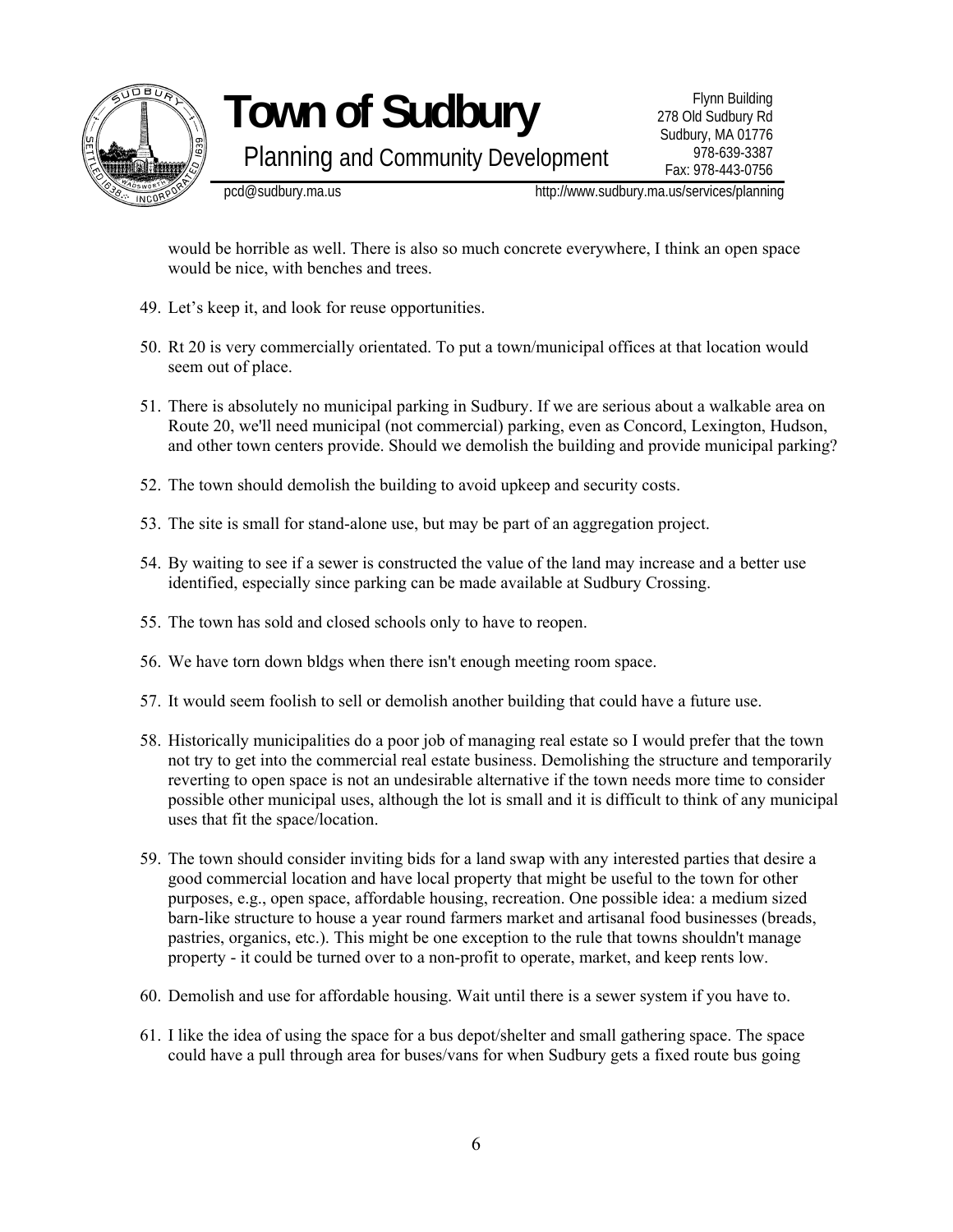

Planning and Community Development

Flynn Building 278 Old Sudbury Rd Sudbury, MA 01776 978-639-3387 Fax: 978-443-0756

pcd@sudbury.ma.us http://www.sudbury.ma.us/services/planning

through town. The fixed route is a strong possibility with support from the MetroWest Regional Transit Authority.

- 62. With a growing population of people 60 and older -currently 3,660 people or nearly 20% and growing to a projected 32% by 2040, there will potentially be more people in need of transportation. The addition of new housing for 55+ adults also adds to this need.
- 63. The space would be a perfect waiting spot for people to wait for a bus/van. The Senior Center van could bring people to the stop and they could connect with the fixed route. There might also be a small restaurant renting space...?
- 64. The town should lease out the unfortunate new police palace and continue to use the existing station.
- 65. If we cannot escape the new palace, then the town should lease the existing old station triple net for 15 - 20 years, allow substantial renovations for the lessee but keep ownership of the land. As an old town resident, George Hamm, often argued, the Town should not sell land.
- 66. We have lived and raised our children in Sudbury for over 20 years. We have had to travel to other towns for entertainment for our family. It would be nice to convert the building into a bowling alley, skating rink or outdoor spray park/pool for residents.
- 67. Create a public transportation stop with a shelter and limited parking.
- 68. There are not many parks/playgrounds in that area, and Sudbury is such a family-oriented town that it would be wonderful to have a kid-friendly open space there. Maybe even a skate park/roller skating rink!
- 69. Could this space be repurposed to be a second Pre-K/early childhood education site for Sudbury children?
- 70. Let's sell the property and use the proceeds to pay off the new police station.
- 71. The lot is small, the building is in very poor condition it has to be torn down. It could be a playground, summer large chess board, a fountain with trees and benches for people that walk to rest, outdoor artist corner (small pavilion for artists to display their work), etc.
- 72. Rebuild as senior center, or school admin building to free up space at the community center. If the space cannot be made use of for an effective cost. Sell it.
- 73. Thanks for offering the survey!